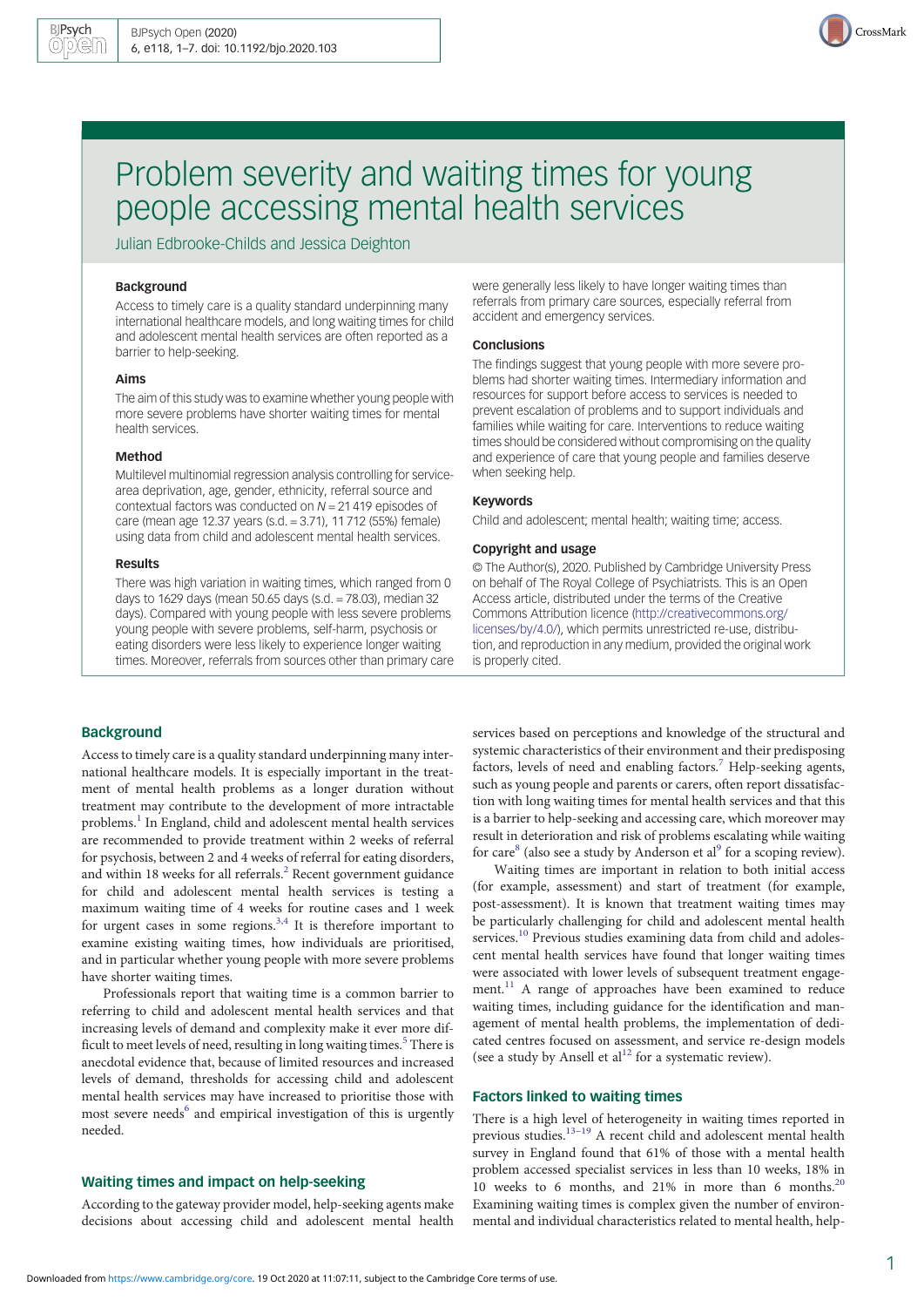<span id="page-1-0"></span>seeking behaviour and service provision. Waiting times may differ between services and therefore, analysis needs to account for the fact that data are nested within services. Waiting times may be affected by deprivation as areas of higher deprivation may have more young people with mental health problems and lower levels of service provision.

The pattern of findings from previous studies on the association between individual characteristics and waiting times is mixed. Some studies have found that males were more likely to have longer waiting times than females or that age was negatively associated with waiting times; $2^{21-24}$  $2^{21-24}$  $2^{21-24}$  $2^{21-24}$  $2^{21-24}$  however, other studies have found that age was positively associated with waiting times. $21$  Similarly, there is conflicting evidence about whether referrals from some settings such as education are associated with longer or shorter waiting times. $13,21$  $13,21$  $13,21$ 

| Table 1                      | Descriptive statistics for study variables ( $n = 21419$ )                                                                          |                |    |  |  |  |
|------------------------------|-------------------------------------------------------------------------------------------------------------------------------------|----------------|----|--|--|--|
| Variable                     |                                                                                                                                     | $\overline{n}$ | %  |  |  |  |
| Service-area deprivation     |                                                                                                                                     |                |    |  |  |  |
| <b>IDACI</b> band 0          |                                                                                                                                     | 6858           | 32 |  |  |  |
| <b>IDACI band 1</b>          |                                                                                                                                     | 8750           | 41 |  |  |  |
| <b>IDACI</b> band 2          |                                                                                                                                     | 1312           | 6  |  |  |  |
| <b>IDACI</b> band 3          |                                                                                                                                     | 4499           | 21 |  |  |  |
| Demographics                 |                                                                                                                                     |                |    |  |  |  |
| Age                          |                                                                                                                                     |                |    |  |  |  |
| 0-12 years                   |                                                                                                                                     | 8858           | 41 |  |  |  |
| 13-15 years                  |                                                                                                                                     | 8055           | 38 |  |  |  |
| ≥16 years                    |                                                                                                                                     | 4476           | 21 |  |  |  |
| Gender, female               |                                                                                                                                     | 11712          | 55 |  |  |  |
| Ethnicity                    |                                                                                                                                     |                |    |  |  |  |
| White British                |                                                                                                                                     | 13505          | 63 |  |  |  |
| White Other                  |                                                                                                                                     | 779            | 4  |  |  |  |
| Mixed-race                   |                                                                                                                                     | 739            | 3  |  |  |  |
| Asian                        |                                                                                                                                     | 1343           | 6  |  |  |  |
| <b>Black</b>                 |                                                                                                                                     | 835            | 4  |  |  |  |
| Other                        |                                                                                                                                     | 632            | 3  |  |  |  |
| Not stated                   |                                                                                                                                     | 3586           | 17 |  |  |  |
| Referral source <sup>a</sup> |                                                                                                                                     |                |    |  |  |  |
| Primary care                 |                                                                                                                                     | 9898           | 46 |  |  |  |
| Self-referral                |                                                                                                                                     | 988            | 5  |  |  |  |
|                              | Social care/youth justice                                                                                                           | 807            | 4  |  |  |  |
| Education                    |                                                                                                                                     | 1675           | 8  |  |  |  |
| Child health                 |                                                                                                                                     | 1087           | 5  |  |  |  |
|                              | Accidence and emergency                                                                                                             | 998            | 5  |  |  |  |
|                              | Mental health                                                                                                                       | 1742           | 8  |  |  |  |
| Other                        |                                                                                                                                     | 2153           | 10 |  |  |  |
| Missing                      |                                                                                                                                     | 2071           | 10 |  |  |  |
| Contextual factors           |                                                                                                                                     |                |    |  |  |  |
| Home                         |                                                                                                                                     | 6493           | 30 |  |  |  |
| School                       |                                                                                                                                     | 6394           | 30 |  |  |  |
| Community                    |                                                                                                                                     | 2538           | 12 |  |  |  |
| Engagement                   |                                                                                                                                     | 1008           | 5  |  |  |  |
| Severity                     |                                                                                                                                     |                |    |  |  |  |
|                              | Self-management                                                                                                                     | 6363           | 30 |  |  |  |
|                              | Severe problems                                                                                                                     | 1931           | 9  |  |  |  |
| Self-harm                    |                                                                                                                                     | 1168           | 5  |  |  |  |
| Psychosis                    |                                                                                                                                     | 262            | 1  |  |  |  |
|                              | Eating disorder                                                                                                                     | 403            | 2  |  |  |  |
|                              | Attention-deficit hyperactivity disorder                                                                                            | 1254           | 6  |  |  |  |
| Emotional                    |                                                                                                                                     | 1950           | 9  |  |  |  |
| Unclassified                 |                                                                                                                                     | 3437           | 16 |  |  |  |
| Other                        |                                                                                                                                     | 4651           | 22 |  |  |  |
| Waiting times <sup>a</sup>   |                                                                                                                                     |                |    |  |  |  |
|                              | 0-2-week wait                                                                                                                       | 5644           | 26 |  |  |  |
|                              | 3-4-week wait                                                                                                                       | 4147           | 19 |  |  |  |
|                              | 5-18-week wait<br>10033                                                                                                             |                |    |  |  |  |
|                              | ≥19-week wait                                                                                                                       | 1595           | 7  |  |  |  |
|                              | IDACI, Income Deprivation Affecting Children Index.<br>a. Referral source and waiting times do not sum to 100% because of rounding. |                |    |  |  |  |

Few studies have examined the association between severity and waiting times. Evidence suggests that externalising problems may be associated with longer waiting times than other types of problems<sup>23</sup> (also see a study by Smith et  $al^{25}$  $al^{25}$  $al^{25}$ ) and that higher levels of severity are associated with shorter waiting times for attention-deficit and hyperactivity disorder (ADHD) diagnosis, $^{22}$  $^{22}$  $^{22}$  suggesting that services may be able to appropriately triage cases with higher levels of severity. To the best of our knowledge, no previous study has examined whether young people with more severe problems have shorter waiting times for mental health services, controlling for servicelevel variation, deprivation, demographic characteristics, referral source and contextual factors.

# Aims

The aim of the present study was to examine whether young people with more severe problems have shorter waiting times for mental health services. We hypothesised that young people with more severe problems would be less likely to experience longer waiting times than young people with less severe problems.

# Method

## Participants and procedure

The data corpus was collected from child and adolescent mental health services, including those participating in a programme to implement evidence-based practice between 2011 and 2015.<sup>[26](#page-6-0)</sup> Episodes of care were included in the present analysis if young people were aged ≤25 years, had complete demographic characteristics (for example age, gender), had a referral date and a date of first contact, were referred to services between 2011 and 2015, and had complete information on problem severity (see Measures). This resulted in a final data-set of  $N = 21419$  episodes of care (mean age 12.37 (s.d. = 3.71) years, 11 712 or 55% female). It should be noted that in the data corpus, pseudonymised data are uploaded according to episodes of care; therefore, it is possible that a young person may have been included under more than one episode of care.

Detailed demographic characteristics are shown in Table 1.

# Ethical considerations

The present analysis involved secondary analysis of anonymised administrative data and therefore, ethical review was not required.<sup>[27](#page-6-0)</sup>

#### Measures

# Deprivation

We matched data on services to the normalised Income Deprivation Affecting Children Index (IDACI) to generate an average score based on the lower layer super output area in each service's catchment area. Scores were then transformed into bands using the following established categories<sup>28</sup>: <0.2 (least deprived) band 0; 0.2–0.249 band 1; 0.25–0.299 band 2; and 0.3–0.4 (most deprived) band 3; there were no IDACI scores >0.4.

## Demographic characteristics

Age, gender and ethnicity were recorded by services as part of routine data recording. For the main analysis, age was coded as 13–15 years and ≥16 years (where 0–12 years was selected as the reference category to facilitate interpretation). Ethnicity was captured using the categories from the 2001 census and was generally based on self-report by the parent/carer or the young person. These were grouped for analysis as follows:<sup>[29](#page-6-0)</sup> White British (as the ethnic majority group), White other (including Irish and other White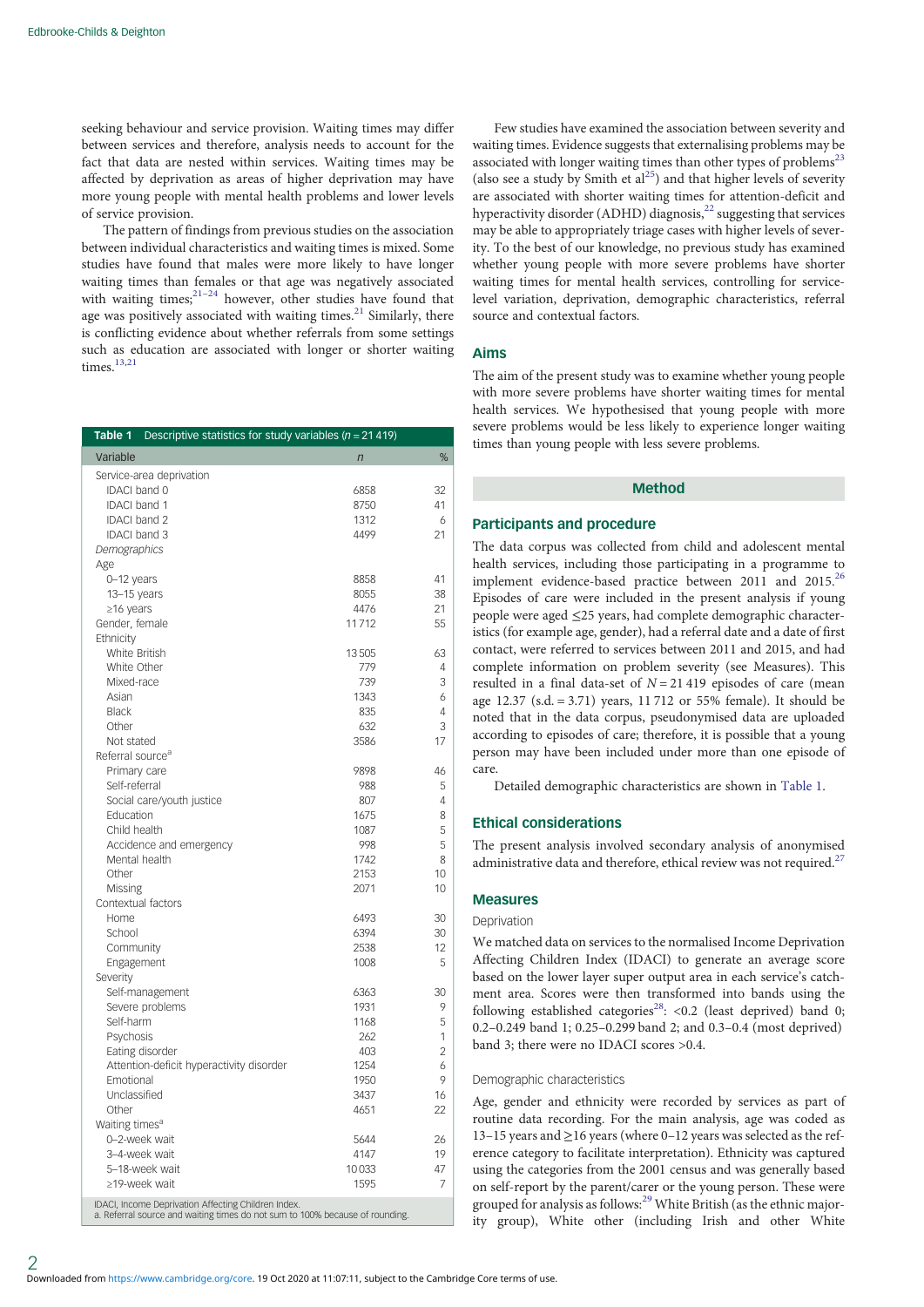background), mixed-race (including mixed White and Black Caribbean, mixed White and Black African, mixed White and Asian, and any other mixed background), Asian (including Indian, Pakistani, Bangladeshi, and other), Black or Black British (including Caribbean, African, and other), other ethnic groups (including Chinese and other), and not stated.

#### Referral source

As used in previous research, referral source was recorded by services using 36 indicators, which were grouped into eight study variables for the present analysis, which are shown in [Table 1](#page-1-0).<sup>[30](#page-6-0)</sup> In the main analysis, referral from primary care was selected as the reference category as it was the largest group.

# Contextual factors

Contextual factors were identified using four items of the Current View questionnaire.[31](#page-6-0) Clinicians rated the extent to which young people were experiencing problems in four contextual areas: 'Home', 'School, work or training', 'Community', and 'Service engagement' (coded 1 for 'moderate' or 'severe' and 0 for 'mild' or not applicable).

#### Problem severity

Problem severity was identified using an algorithm<sup>[32](#page-6-0),[33](#page-6-0)</sup> based on 30 items of the clinician-rated Current View questionnaire.<sup>[31](#page-6-0)</sup> The algorithm categorises young people into 18 mutually exclusive needsbased groups, but as there were no young people in the 'suggestive of borderline personality' group, 17 subgroups were initially used. However, to minimise including underpowered groups in the main analysis, we used nine groups and categorised those occurring with a frequency of ≤5% as 'other' problems (see point (i) below); 'psychosis' and 'eating disorder' were retained as separate groups despite occurring with frequencies of ≤5% as they were of central importance to the aims of the present research as theory and policy suggest these groups may experience shorter waiting times (see Background). The nine groups used were as follows:

- (a) 'signposting and self-management advice' referring to young people for whom clinicians rated a maximum of one problem as moderate;
- (b) 'difficulties of severe impact' (for example young people for whom clinicians rated at least two problems as severe);
- (c) 'self-harm';
- (d) 'psychosis';
- (e) 'eating disorder';
- (f) 'ADHD';
- (g) 'emotional problems';
- (h) 'difficulties not covered by other groupings' or unclassified problems; and
- (i) 'other problems' (i.e. 'bipolar disorder', 'depression', 'generalised anxiety problems', 'behavioural and/or conduct disorder', 'obsessive–compulsive disorder', 'autism', 'co-occurring behavioural and emotional difficulties', 'post-traumatic stress disorder' and 'social anxiety disorder').

# Waiting time

Waiting time was computed as the difference between date of referral and date of first event or contact (for example initial assessment). To enable comparison with a recent national survey, $20$  waiting times were grouped into: less than 10 weeks (0–69 days), 10 weeks to 6 months (70–168 days), and more than 6 months (>168 days). Based on non-mandatory guidelines, $<sup>2</sup>$  $<sup>2</sup>$  $<sup>2</sup>$  and given the non-normal</sup> distribution of waiting times found in the present data and previous research (see Background), waiting times were grouped for the main analysis into: 0–2-week wait (0–14 days), 3–4-week wait (15–28 days), 5–18-week wait (29–126 days), and ≥19-week wait (≥127 days).

#### Statistical analysis

To examine whether young people with more severe problems had shorter waiting times for mental health services, accounting for the nesting of episodes of care in services and controlling for deprivation, age, gender, ethnicity and contextual factors multilevel multinomial logistic regressions were conducted in Stata  $14^{34}$  $14^{34}$  $14^{34}$  Four preparatory models were estimated.

In model 0 (null model) the variance explained in waiting time at the service-level was examined and no predictors were added. The intraclass correlation coefficient was 25% indicating that there was significant service-level variation in waiting times and confirming that multilevel modelling was the appropriate statistical analysis. In model 1, we examined whether service-level deprivation explained variation in waiting time using IDACI bands, where band 0 representing the lowest level of deprivation was selected as the reference group to facilitate interpretation. In model 2, demographic characteristics were added: female; age coded 13–15 and  $\geq$ 16 years with 0–12 years as the reference category; and ethnicity with the White British group as the reference category as it was the largest group. In model 3, referral source was added with primary care as the reference category and the four contextual factors were added, which were dummy coded as young people's contextual factors were not mutually exclusive. Problem severity was added to the final model using the nine problem groups, where the 'Signposting and self-management advice' group was selected as the reference category as it was the largest group, referring to young people for whom clinicians rated a maximum of one problem as moderate.

The likelihood ratio test was used to compare successive models, which were significant and all variables were therefore retained in the final model. In particular, the likelihood ratio test was significant for the final model compared to model 3:  $\chi^2(24) = 336.16$ ,  $P < 0.001$ .

# Results

There was high variation in waiting times, which ranged from 0 days to 1629 days (mean 50.65 days (s.d.  $= 78.03$ ), median 32 days). Overall, 16 737 (78%) young people waited less than 10 weeks, 3902 (18%) waited between 10 weeks and 6 months and 780 (4%) waited more than 6 months. The results of the final model (with problem severity in addition to service-level deprivation, demographic characteristics, referral source and contextual factors) are shown in [Table 2](#page-3-0).

Compared with boys, girls were less likely to wait 5–18 weeks and ≥19 weeks than 0–2 weeks. Compared with young people aged 0–12 years, young people aged 13–15 years or ≥16 years were less likely to wait 3–4 weeks, 5–18 weeks and ≥19 weeks than 0–2 weeks. Compared with White British young people, Asian young people were less likely to wait 3–4 weeks and ≥19 weeks than 0–2 weeks. Compared with White British young people, Black young people were less likely to wait 3–4 weeks and 5–18 weeks than 0–2 weeks. Compared to White British young people, young people from 'other' ethnic backgrounds were less likely to wait 3–4 weeks and  $\geq$ 19 weeks than 0–2 weeks. Compared with White British young people, young people with not stated ethnic backgrounds were more likely to wait 3–4 weeks than 0–2 weeks.

Referrals from sources other than primary care were consistently less likely to have longer waiting times than referrals from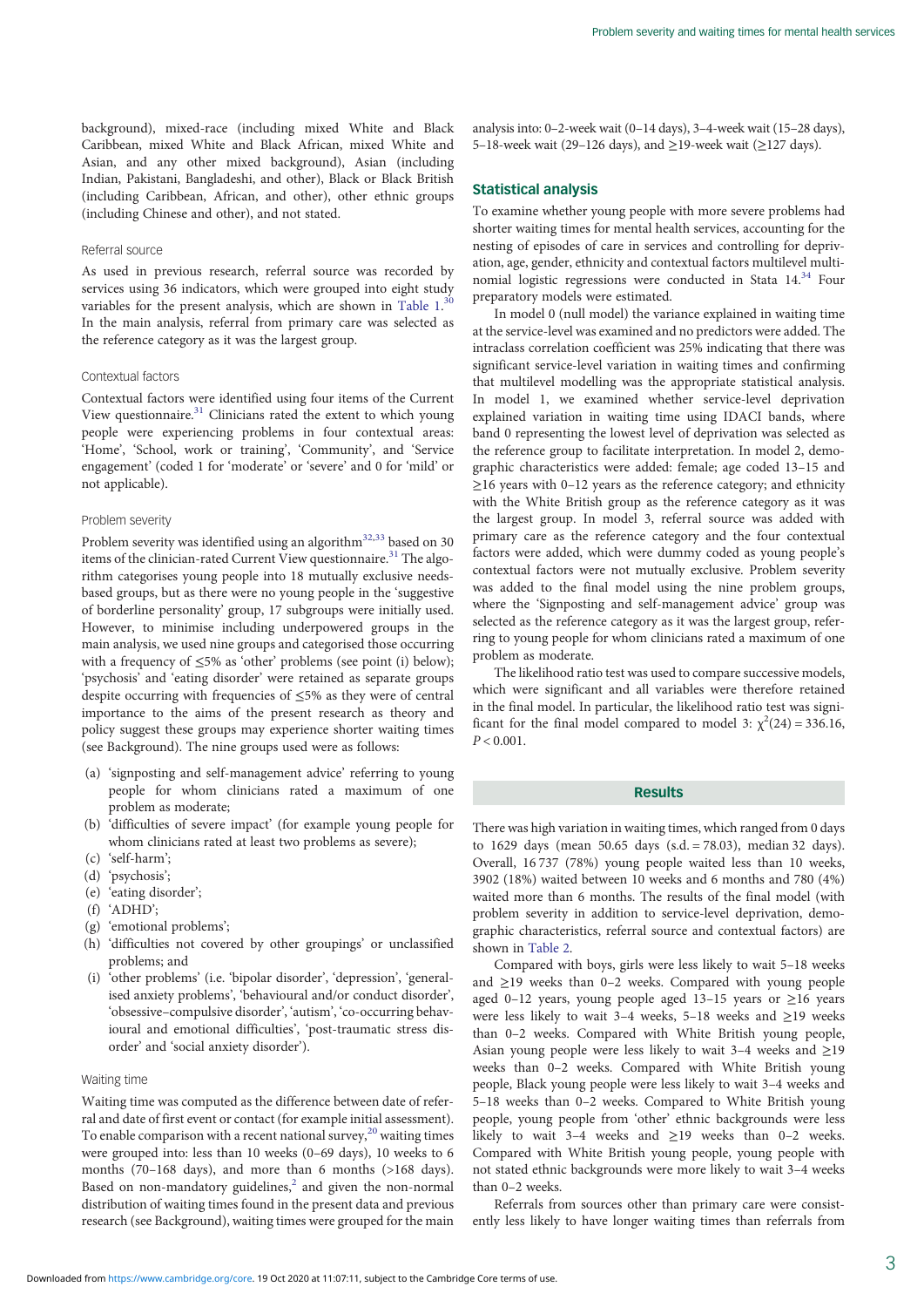<span id="page-3-0"></span>

|                                                                                                                                                                                 | $3-4$ -week v. $0-2$ week |      | 5-18-week v. 0-2-week |           |                                 |        |           |        |      |  |
|---------------------------------------------------------------------------------------------------------------------------------------------------------------------------------|---------------------------|------|-----------------------|-----------|---------------------------------|--------|-----------|--------|------|--|
|                                                                                                                                                                                 | wait                      |      | wait                  |           | $\geq$ 19-week v. 0-2-week wait |        |           |        |      |  |
|                                                                                                                                                                                 | <b>OR</b>                 |      | 95% CI                | <b>OR</b> |                                 | 95% CI | <b>OR</b> | 95% CI |      |  |
| Service-area deprivation                                                                                                                                                        |                           |      |                       |           |                                 |        |           |        |      |  |
| IDACI band 1 v. 0                                                                                                                                                               | 0.89                      | 0.47 | 1.71                  | 1.08      | 0.56                            | 2.06   | 1.78      | 0.92   | 3.44 |  |
| IDACI band 2 v. 0                                                                                                                                                               | 0.82                      | 0.33 | 2.02                  | 1.15      | 0.47                            | 2.81   | 2.32      | 0.93   | 5.80 |  |
| IDACI band 3 v. 0                                                                                                                                                               | 0.68                      | 0.28 | 1.68                  | 0.95      | 0.39                            | 2.33   | 0.72      | 0.29   | 1.79 |  |
| Demographics                                                                                                                                                                    |                           |      |                       |           |                                 |        |           |        |      |  |
| Female v. male                                                                                                                                                                  | 0.95                      | 0.86 | 1.04                  | 0.90      | 0.83                            | 0.97   | 0.76      | 0.67   | 0.86 |  |
| 13-15 v. 0-12 years                                                                                                                                                             | 0.64                      | 0.57 | 0.71                  | 0.52      | 0.48                            | 0.57   | 0.52      | 0.45   | 0.60 |  |
| $\geq$ 16 v. 0-12 years                                                                                                                                                         | 0.60                      | 0.53 | 0.68                  | 0.42      | 0.38                            | 0.47   | 0.36      | 0.30   | 0.43 |  |
| White other v. White British                                                                                                                                                    | 0.92                      | 0.72 | 1.18                  | 1.08      | 0.88                            | 1.33   | 1.23      | 0.89   | 1.69 |  |
| Mixed-race v. White British                                                                                                                                                     | 0.98                      | 0.77 | 1.25                  | 1.11      | 0.90                            | 1.37   | 1.00      | 0.71   | 1.41 |  |
| Asian v. White British                                                                                                                                                          | 0.63                      | 0.50 | 0.78                  | 0.92      | 0.76                            | 1.10   | 0.63      | 0.45   | 0.87 |  |
| Black v. White British                                                                                                                                                          | 0.55                      | 0.42 | 0.71                  | 0.77      | 0.63                            | 0.94   | 1.16      | 0.86   | 1.56 |  |
| Other v. White British                                                                                                                                                          | 0.70                      | 0.53 | 0.94                  | 0.91      | 0.72                            | 1.15   | 0.52      | 0.33   | 0.82 |  |
| Not stated v. White British                                                                                                                                                     | 1.34                      | 1.17 | 1.53                  | 1.03      | 0.91                            | 1.16   | 0.87      | 0.73   | 1.04 |  |
| Referral source and contextual factors                                                                                                                                          |                           |      |                       |           |                                 |        |           |        |      |  |
| Self v. primary                                                                                                                                                                 | 0.56                      | 0.45 | 0.69                  | 0.49      | 0.41                            | 0.58   | 0.88      | 0.68   | 1.15 |  |
| Social care/youth justice v. primary                                                                                                                                            | 0.50                      | 0.40 | 0.63                  | 0.41      | 0.34                            | 0.49   | 0.38      | 0.28   | 0.53 |  |
| Education v. primary                                                                                                                                                            | 0.83                      | 0.70 | 0.98                  | 0.61      | 0.52                            | 0.70   | 0.40      | 0.31   | 0.52 |  |
| Child health v. primary                                                                                                                                                         | 0.83                      | 0.66 | 1.03                  | 0.86      | 0.71                            | 1.03   | 0.99      | 0.76   | 1.29 |  |
| Accident and Emergency v. primary                                                                                                                                               | 0.14                      | 0.12 | 0.18                  | 0.10      | 0.08                            | 0.12   | 0.12      | 0.08   | 0.17 |  |
| Mental health v. primary                                                                                                                                                        | 0.41                      | 0.35 | 0.49                  | 0.42      | 0.37                            | 0.49   | 0.82      | 0.68   | 1.00 |  |
| Other v. primary                                                                                                                                                                | 0.67                      | 0.57 | 0.79                  | 0.68      | 0.59                            | 0.78   | 0.48      | 0.38   | 0.60 |  |
| Missing v. primary                                                                                                                                                              | 0.70                      | 0.58 | 0.84                  | 0.35      | 0.30                            | 0.42   | 0.17      | 0.12   | 0.23 |  |
| Home                                                                                                                                                                            | 0.93                      | 0.84 | 1.04                  | 0.96      | 0.88                            | 1.05   | 1.07      | 0.92   | 1.24 |  |
| School                                                                                                                                                                          | 1.02                      | 0.91 | 1.14                  | 0.94      | 0.86                            | 1.03   | 1.00      | 0.86   | 1.16 |  |
| Community                                                                                                                                                                       | 1.03                      | 0.88 | 1.20                  | 1.10      | 0.97                            | 1.26   | 0.83      | 0.67   | 1.03 |  |
| Engagement                                                                                                                                                                      | 0.83                      | 0.68 | 1.03                  | 0.78      | 0.65                            | 0.93   | 1.09      | 0.82   | 1.46 |  |
| Severity                                                                                                                                                                        |                           |      |                       |           |                                 |        |           |        |      |  |
| Severe problems v. self-management                                                                                                                                              | 0.79                      | 0.67 | 0.94                  | 0.73      | 0.63                            | 0.84   | 0.74      | 0.59   | 0.94 |  |
| Self-harm v. self-management                                                                                                                                                    | 0.48                      | 0.40 | 0.58                  | 0.35      | 0.29                            | 0.41   | 0.29      | 0.21   | 0.42 |  |
| Psychosis v. self-management                                                                                                                                                    | 0.53                      | 0.37 | 0.78                  | 0.39      | 0.28                            | 0.54   | 0.29      | 0.14   | 0.61 |  |
| Eating disorder v. self-management                                                                                                                                              | 1.02                      | 0.78 | 1.35                  | 0.51      | 0.39                            | 0.67   | 0.46      | 0.26   | 0.80 |  |
| ADHD v. self-management                                                                                                                                                         | 1.32                      | 1.05 | 1.67                  | 1.66      | 1.36                            | 2.03   | 1.76      | 1.35   | 2.31 |  |
| Emotional problems v. self-management                                                                                                                                           | 1.13                      | 0.95 | 1.34                  | 1.18      | 1.02                            | 1.37   | 1.07      | 0.85   | 1.35 |  |
| Unclassified problems v. self-management                                                                                                                                        | 0.95                      | 0.82 | 1.09                  | 0.97      | 0.86                            | 1.10   | 0.91      | 0.76   | 1.10 |  |
| Other v. self-management                                                                                                                                                        | 0.93                      | 0.82 | 1.06                  | 1.01      | 0.90                            | 1.12   | 0.87      | 0.73   | 1.03 |  |
| IDACI, Income Deprivation Affecting Children Index; ADHD, attention-deficit hyperactivity disorder.<br>a. Odds ratios in bold are significant at least at the $P < 0.05$ level. |                           |      |                       |           |                                 |        |           |        |      |  |

primary care sources, except for referrals from child health (and self-referrals when comparing ≥19-week wait to 0–2-week wait) which were not significantly different. In particular, compared with referrals from primary care sources, referrals from accident and emergency services were less likely to wait 3–4 weeks, 5–18 weeks, and ≥19 weeks compared with 0–2 weeks. Compared with young people without contextual problems in service engagement, young people with contextual problems in service engagement were less likely to wait 5–18 weeks than 0–2 weeks.

The hypothesis that young people with more severe problems would have shorter waiting times for mental health services than young people with less severe problems was supported. Compared with young people in the signposting and self-management advice group, young people with severe problems, self-harm, and psychosis were less likely to wait 3–4 weeks, 5–18 weeks and ≥19 weeks than 0–2 weeks. In addition, compared with young people in the signposting and self-management advice group, young people with eating disorders were less likely to wait 5–18 weeks and ≥19 weeks than 0–2 weeks. Finally, compared with young people in the signposting and self-management advice group, young people in the ADHD group were more likely to wait 3–4 weeks, 5–18 weeks, and ≥19 weeks than 0–2 weeks, and young people in the emotional problems group were more likely to wait 5–18 weeks than 0–2 weeks.

#### **Discussion**

The aim of the present study was to examine whether young people with more severe problems had shorter waiting times for mental health services, using multilevel multinomial regression analysis controlling for service-area deprivation, age, gender, ethnicity, referral source and contextual factors. We hypothesised that young people with more severe problems would be less likely to have longer waiting times than young people with less severe problems.

# Main findings and comparison with findings from other studies

In line with previous studies, there was a high level of heterogeneity in waiting times[.13](#page-5-0)–[19](#page-6-0) We found shorter waiting times than reported in a recent child and adolescent mental health survey – in the present study, 16 737 (78%) young people waited less than 10 weeks, 3902 (18%) waited between 10 weeks and 6 months, and 780 (4%) waited more than 6 months – although it should be noted that different methodologies including operationalisations of waiting times were used.<sup>[20](#page-6-0)</sup> The hypothesis that young people with more severe problems would have shorter waiting times for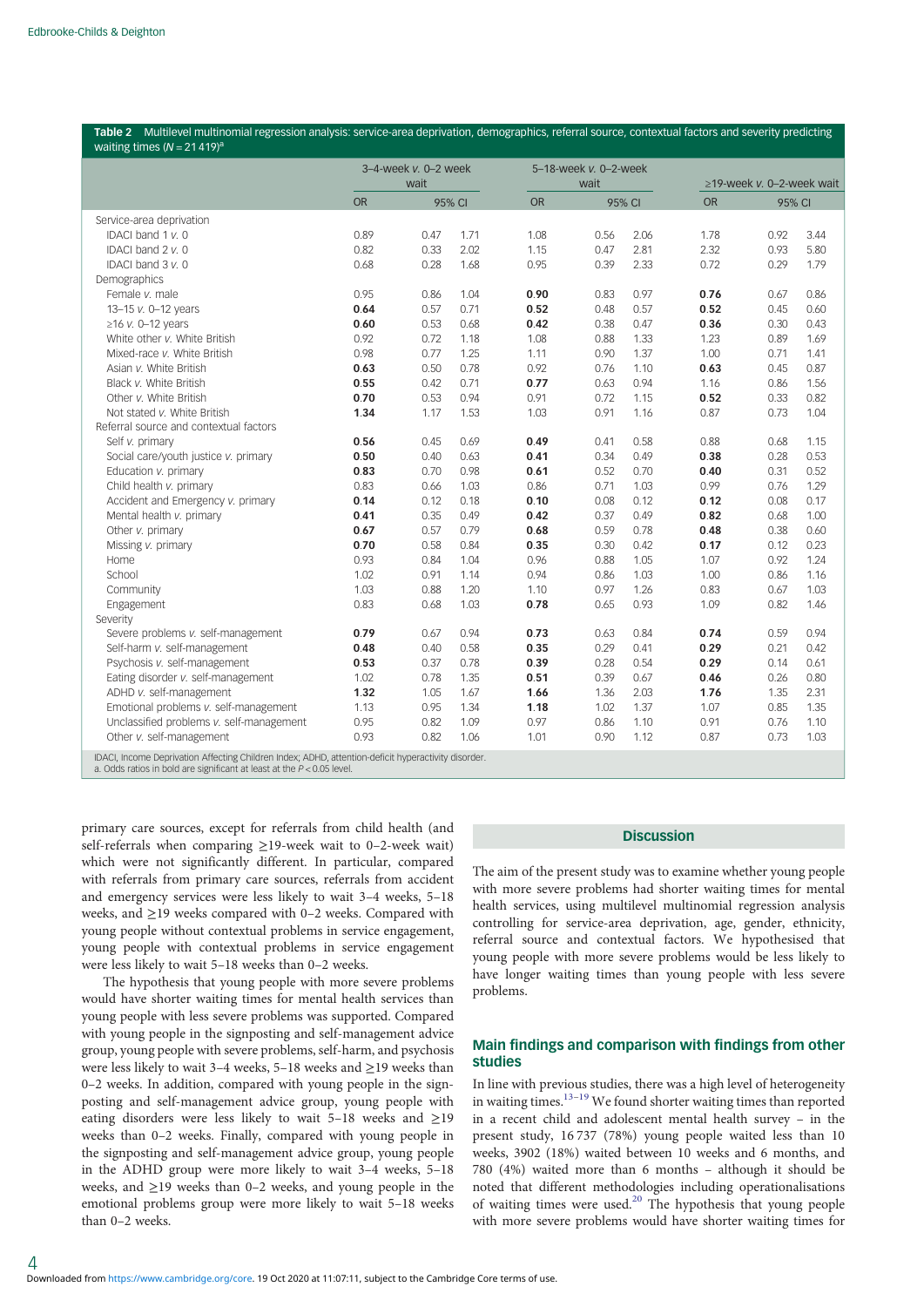

In the self-management group, approximately 20% of young people waited 0-2 weeks, 20% waited 3-4 weeks, 50% waited 5-18 weeks and 10% waited 19+ weeks In the severe problems group, approximately 35% of young people waited 0-2 weeks, 20% waited 3-4 weeks, 40% waited 5-18 weeks and 5% waited 19+ weeks. In the self-harm group, approximately 55% of young people waited 0–2 weeks, 15% waited 3–4 weeks, 25% waited 5–18 weeks and 5% waited 19+ weeks. In the eating disorder group, approximately 40% of young people waited 0–2 weeks, 25% waited 3–4 weeks, 30% waited 5–18 weeks and 5% waited 19+ weeks. In the psychosis group, approximately 55% of young people waited 0–2 weeks, 15% waited 3–4 weeks, 25% waited 5–18 weeks and 5% waited 19+ weeks.

mental health services than young people with less severe problems was supported.

Compared with young people in the signposting and self-management advice group, where clinicians rated a maximum of one problem as moderate, young people with severe problems, selfharm and psychosis were less likely to have longer waiting times. In addition, compared with young people in the signposting and self-management advice group, young people with eating disorders were generally less likely to have longer waiting times.

Finally, compared with young people in the signposting and selfmanagement advice group, young people in the ADHD and emotional problems groups were more likely to have longer waiting times.

The findings of the present research are in line with previous studies suggesting that externalising problems may be associated with longer waiting times than other types of problems<sup>[23](#page-6-0)</sup> (also see a study by Smith et al<sup>25</sup>) and that higher levels of severity are associated with short waiting times for ADHD diagnosis when examining only those with  $ADHD^{22}$  (although in comparison with the self-management group in the present study, young people with ADHD were more likely to have longer waiting times).<sup>[22](#page-6-0)</sup> Moreover, the findings that young people with psychosis were less likely to wait 3–4 weeks, 5–18 weeks, and ≥19 weeks, and that young people with eating disorders were less likely to wait 5–18 weeks and ≥19 weeks, are in line with recommendations for child and adolescent mental health services in England to provide treatment within 2 weeks of referral for psychosis and between 2 and 4 weeks of referral for eating disorders<sup>[2](#page-5-0)</sup>

# Source of referrals

Referrals from sources other than primary care were consistently less likely to have longer waiting times than referrals from primary care sources, with some exceptions (see Results). In particular, compared with referrals from primary care sources, referrals from accident and emergency services were less likely to wait 3–4 weeks, 5–18 weeks, and ≥19 weeks compared with 0–2 weeks. These findings suggest a pattern of crisis responsiveness, in line with the findings that young people with more severe problems had shorter waiting times for mental health services.

# Waiting times and ethnicity

In addition, in some instances, young people from minority ethnic groups were less likely to have longer waiting times, which is in line with evidence that young people from minority ethnic groups are more likely to access mental health services through routes that are less likely to be voluntary. $30$ 

# Limitations

The present research addresses an important gap in the literature on whether young people with more severe problems have shorter waiting times for mental health services, controlling for service-level variation, deprivation, demographic characteristics, referral source and contextual factors. Nevertheless, limitations should be considered when interpreting the findings of the present research. The data were routinely collected from child and adolescent mental health services and were collected from one country. In particular, the aim of the present study was to examine whether young people with more severe problems have shorter waiting times for mental health services. In the present research, it was not possible to examine whether waiting times differed pre- or post-assessment, and one reason for the lower waiting times found in the present research may be that they do not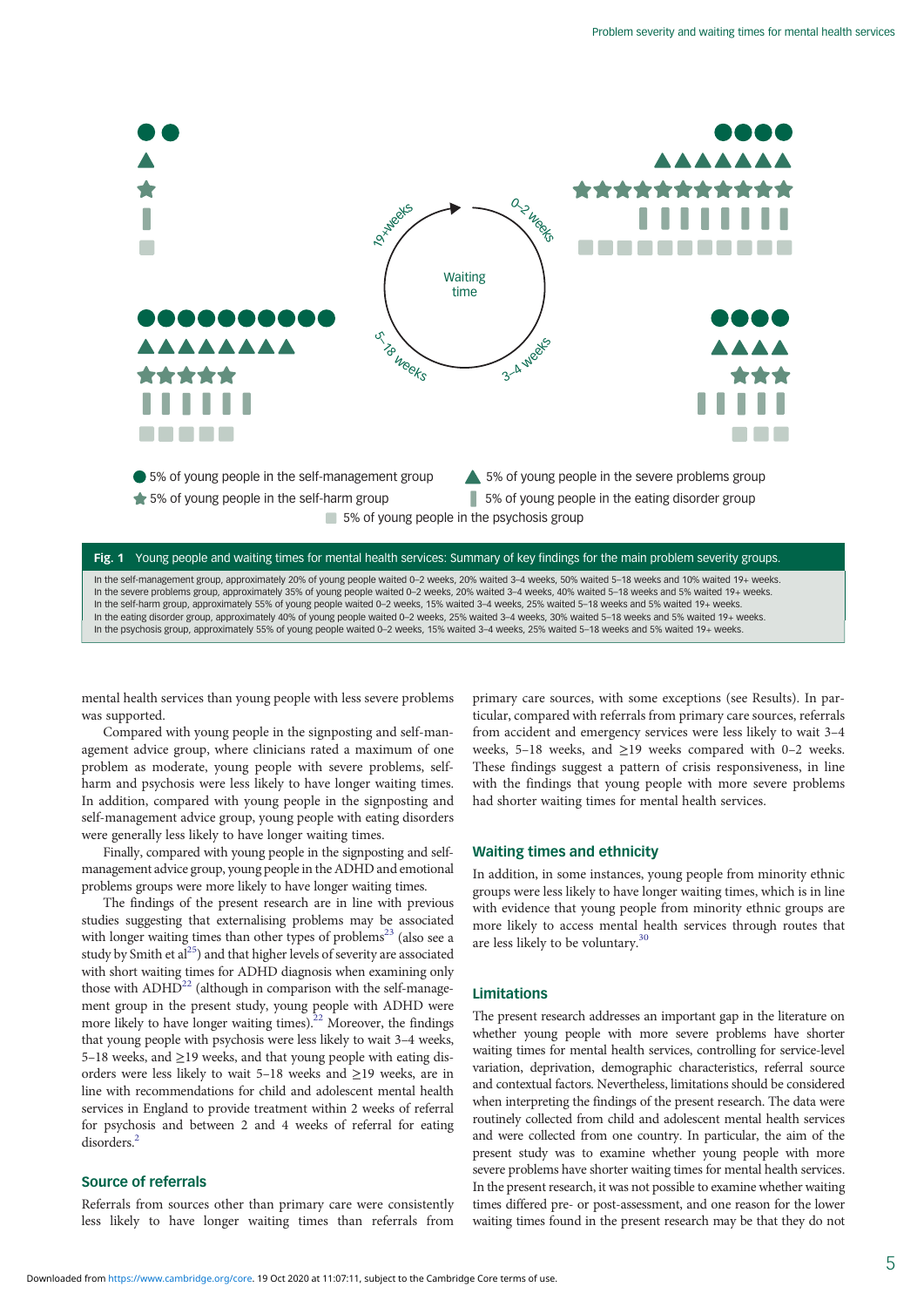<span id="page-5-0"></span>represent post-assessment waiting times, which may be particularly challenging for child and adolescent mental health services.<sup>10</sup>

In addition, findings may not generalise to other countries, especially with different policies and targets on waiting times and referral routes to child and adolescent mental health services. We controlled for a number of factors based on past theory and research (see Background); however, it is possible that other environmental and individual characteristics may explain the pattern of findings and are associated with severity and waiting times.

## Further research

Importantly, in the present research we examined problem severity based on clinician ratings, and it is crucial to review whether the findings of the present research are in line with the views and lived experiences of help-seeking agents, particularly young people and parents or carers. One research question of particular interest is whether young people's self-reported levels of need, risk and distress at time of referral are associated with differential waiting times. Moreover, interventions to reduce waiting times may result in worse treatment outcomes and experiences if they are not evidence-based and informed by clinical and lived expertise. A multifaceted approach to reducing waiting times is needed that additionally accounts for improving treatment outcomes and experiences.

## Implications

The findings of the present research and the extant literature suggest that young people with more severe problems have shorter waiting times compared with young people with less severe problems. The findings of the present research build on anecdotal evidence that thresholds for accessing child and adolescent mental health services may have increased to prioritise those with most severe needs.<sup>6</sup> Intermediary information and resources for support before access to services is needed to prevent escalation of problems and to support individuals and families while waiting for care, especially considering that individuals and families may be experiencing problems that are subjectively far from 'less severe'.

Information and resources could include online-supported selfmanagement, access to voluntary or third-sector organisations, or signposting to support not accompanied by a professional (for example community, peer or family support).<sup>[35](#page-6-0)</sup> In addition, complimentary pathways for the early identification of difficulties at an early stage of development or presentation are needed, as findings from the present research suggest that these young people may be more likely to have longer waiting times for mental health services. Although it is clearly important to prioritise those with high need, it is also important to not miss opportunities for early intervention for those with emerging difficulties, as this may be when the biggest impact might be seen from intervention.<sup>1</sup> Primary prevention at the levels of universal, targeted to disproportionally affected groups, and those experiencing emerging difficulties, in addition to mental health promotion that focuses on empowering all young people with the resources to actively manage their mental health, are crucial parts of this continuum of care. Any interventions and approaches to reducing waiting times should be considered without compromising on the quality and experience of care that young people and families deserve when seeking help.

**Julian Edbrooke-Childs D** PhD, Evidence Based Practice Unit, University College London & Anna Freud National Centre for Children and Families, Clinical, Educational and Health Psychology, UK; Jessica Deighton **D**, PhD, Evidence Based Practice Unit, University College London & Anna Freud National Centre for Children and Families, Clinical, Educational and Health Psychology, UK

Correspondence: Julian Edbrooke-Childs. Email: [EBPU@annafreud.org](mailto:EBPU@annafreud.org)

First received 2 Jan 2020, final revision 23 Aug 2020, accepted 4 Sep 2020

#### Data availability

The data that support the findings of this study are available on request from the corresponding author, J.E.-C. The data are not publicly available due to license for use for the present study from the Child Outcomes Research Consortium (CORC).

#### Acknowledgements

The authors would like to thank all members of CORC, its committee at the time of writing including: Ashley Wyatt, Mick Atkinson, Kate Martin, Ann York, Duncan Law, Julie Elliot, Isobel Fleming, Beth Ingram – and the CORC team at the time of writing (including J.E.-C.): Kate Dalzell, Benjamin Richie, Jenna Jacob, Luís Costa Da Silva, Alison Ford, Sally Marriott, Lee Atkins, Martha Reilly, Nicholas Tait, Anja Teichert, Rory Lawless, Anisatu Rashid, Sophie D'Souza and Rebecca Lane. The authors would also like to thank Miranda Wolpert for helpful comments on an earlier draft.

#### Author contributions

J.E.-C. and J.D. conceived of the study, drafted the manuscript and approved the final version to be published; J.E.-C. analysed the data with supervision of J.D.

#### Funding

The research was supported by the National Institute for Health Research (NIHR) Collaboration for Leadership in Applied Health Research and Care (CLAHRC) North Thames at Bart's Health NHS Trust. The views expressed are those of the authors and not necessarily those of the NHS, the NIHR or the Department of Health and Social Care.

#### Declaration of interest

J.E.-C. reports grants from NHS England & NHS Improvement, outside the submitted work; and J.E.-C. was involved in the programme of service transformation that this report draws on. J.D. has nothing to disclose.

# References

- 1 Colizzi M, Lasalvia A, Ruggeri M. Prevention and early intervention in youth mental health: is it time for a multidisciplinary and trans-diagnostic model for care? Int J Ment Health Syst 2020; 14: 23.
- 2 Care Quality Commission. Brief Guide: Waiting Times for Community Child and Adolescent Mental Health Services. Care Quality Commission, 2017.
- 3 Department of Health. Department of Education. Transforming Children and Young People's Mental Health Provision: A Green Paper. Department of Health, Department for Education, 2017.
- 4 Parkin E, Bellis A. NHS Maximum Waiting Times Standards and Patient Choice Policies. House of Commons Library, 2018.
- 5 Bridgemohan C, Bauer NS, Nielsen BA, DeBattista A, Ruch-Ross HS, Paul LB, et al. A workforce survey on developmental-behavioral pediatrics. Pediatrics 2018; 141: e20172164.
- 6 Care Quality Commission. Are we Listening? Review of Children and Young People's Mental Health Services. Care Quality Commission, 2018.
- 7 Stiffman AR, Pescosolido B, Cabassa LJ. Building a model to understand youth service access: the gateway provider model. Ment Health Serv Res 2004; 6: 189–98.
- 8 YoungMinds. A New Era for Young People's Mental Health. YoungMinds, 2019.
- 9 Anderson JK, Howarth E, Vainre M, Jones PB, Humphrey A. A scoping literature review of service-level barriers for access and engagement with mental health services for children and young people. Child Youth Serv Rev 2017; 77: 164–76.
- 10 Moore A, Gammie J. Revealed: Hundreds of Children Wait More than a Year for Specialist Help. Health Service Journal 2018 ([https://www.hsj.co.uk/quality](https://www.hsj.co.uk/quality-and-performance/revealed-hundreds-of-children-wait-more-than-a-year-for-specialist-help/7023232.article)[and-performance/revealed-hundreds-of-children-wait-more-than-a-year-for](https://www.hsj.co.uk/quality-and-performance/revealed-hundreds-of-children-wait-more-than-a-year-for-specialist-help/7023232.article)[specialist-help/7023232.article\)](https://www.hsj.co.uk/quality-and-performance/revealed-hundreds-of-children-wait-more-than-a-year-for-specialist-help/7023232.article).
- 11 Westin AM, Barksdale CL, Stephan SH. The effect of waiting time on youth engagement to evidence based treatments. Community Ment Health J 2014; 50: 221–8.
- 12 Ansell D, Crispo JAG, Simard B, Bjerre LM. Interventions to reduce wait times for primary care appointments: a systematic review. BMC Health Serv Res 2017; 17: 295.
- 13 Foreman DM. The impact of governmental guidance on the time taken to receive a prescription for medication for ADHD in England. Child Adolesc Ment Health 2010; 15: 12–7.
- 14 Rickwood DJ, Telford NR, Mazzer KR, Parker AG, Tanti CJ, McGorry PD. The services provided to young people through the headspace centres across Australia. Med J Aust 2015; 202: 533–6.
- 15 McNicholas F, Reulbach U, Hanrahan SO, Sakar M. Are parents and children satisfied with CAMHS? Ir J Psychol Med 2016; 33: 143–9.